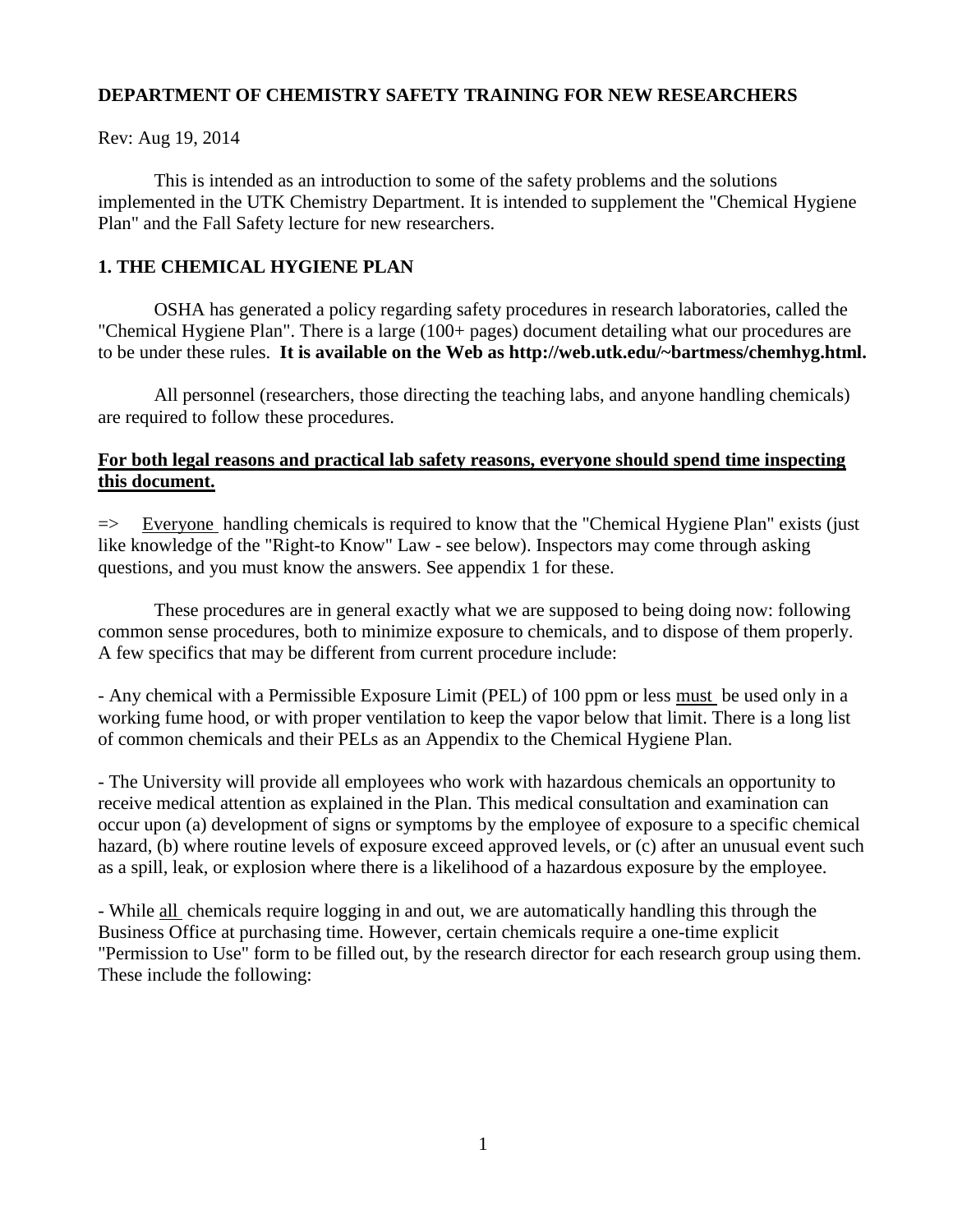## **Known Carcinogens**

| 4,4'-methylene-bis(2-chloroaniline)                              | Methyl chloromethyl ether   |
|------------------------------------------------------------------|-----------------------------|
| 2-Acetylaminofluorene                                            | $\forall$ -Naphthylamine    |
| Acrylonitrile                                                    | $\exists$ -Naphthylamine    |
| 4-Aminobiphenyl                                                  | 4-Nitrobiphenyl             |
| Asbestos                                                         | N-Nitrosodimethylamine      |
| Benzidine                                                        | $\exists$ -propiolactone    |
| Bis(chloromethyl) ether                                          | Vinyl chloride              |
| 3,3'-Dichlorobenzidine                                           | 1,2-Dibromo-3-chloropropane |
| 4-Dimethylaminoazobenzene                                        | Ethyleneimine               |
| <b>Toxic Gases:</b>                                              |                             |
| Arsine, Fluorine, Hydrogen cyanide, Hydrogen selenide, Phosphine |                             |

## **Shock Sensitive Compounds**

Picramide, Picric acid, Nitrate esters (e.g.nitroglycerin), Benzoyl peroxide, Acetyl peroxide

# **Extremely Flammable Compounds :**

Carbon disulfide, Ethylene oxide, Arsine

- Reading this HANDOUT does not constitute having reviewed the Chemical Hygiene Plan! Only a few points, dealing with situations that are appreciably different than current practice, are mentioned here. I know that this sounds like another "This will only take a little bit of your time...", but safety is important. Please look at the Chemical Hygiene plan, to see how it affects your work.

# **2. THE "RIGHT-TO-KNOW" LAW**

Both Federal and state governments require that all employees involved in handling or being in proximity to chemicals be told of their "right-to-know" the hazards associated with those chemicals. This handout is your official notification.

The faculty member or staff person in charge of a lab (teaching or research) or chemical handling facility, is responsible for safety in that area. The person in charge should therefore describe any known hazards of a planned experiment or procedure to the person actually doing it, before the procedure is started. Nevertheless, it is obvious that it is the person carrying out the procedure who has primary safety responsibility for whatever is being done. A researcher should determine any hazards associated with an experiment before undertaking it, and take appropriate steps to minimize the hazards. If the hazards are too great, the experiment should not be performed until safe facilities are available.

For the chemically trained, here are some sources of safety data that are available to us:

ChemStores maintains a file of Manufacturer's Safety Data Sheets (MSDSs) that must be mailed by the manufacturer, along with any chemical purchased. If a chemical was bought in the last five years, there should be an MSDS for it in this file. These are supposed to describe all known safety hazards, and indicate appropriate precautions to take when using the chemical. The MSDS file is available 24 hours/day in a file cabinet in the Dry Ice Room, BU 220. Your mail room key will open this room. Some of these MSDSs are very poor, either in terms of little information, or by overemphasizing even the smallest hazard for legal reasons (look up glucose some time!) Nevertheless,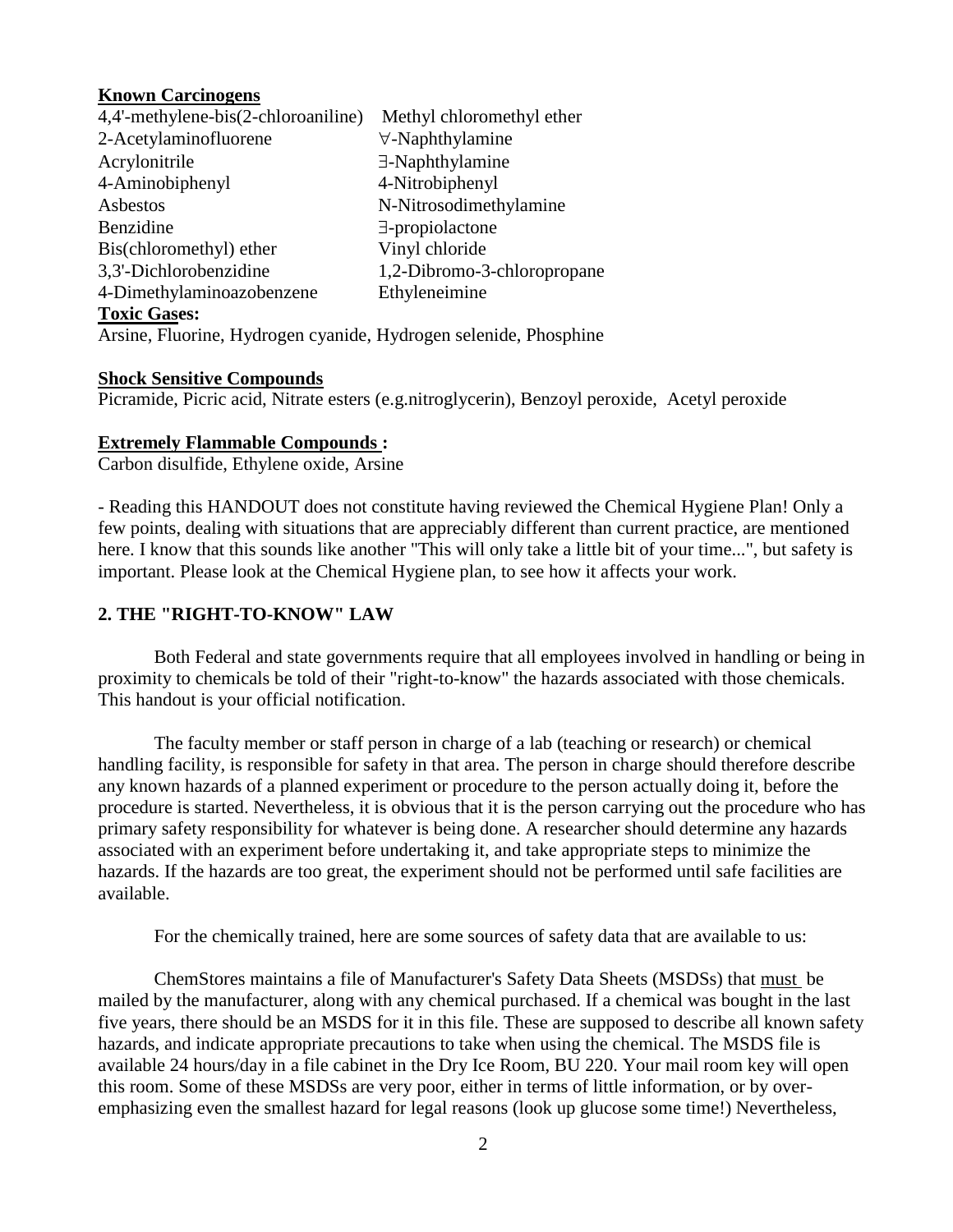these are probably the most complete source of safety information readily available to us.

There is now in the Chemistry Reading Room, BU 653, a shelf of books dealing with chemical safety. This is on the first row of bookshelves as you enter the Reading Room, prominently labeled "Safety". Included are:

N. Irving Sax, "Dangerous Properties of Industrial Materials," 7th ed., Van Nostrand Reinhold Co. The standard reference for safety information on chemicals. 3 Volumes.

The Sigma-Aldrich Library of Chemical Safety Data: abbreviated versions of the MSDS for all the chemicals that Aldrich or Sigma sell.

Merck Index: a more limited source in terms of coverage, but this contains many chemicals of biological, medicinal, or industrial importance. It also gives symptoms of poisoning, and has a list of tradenames for cross-reference.

Aldrich Catalog: This contains one word descriptions of any hazards associated with the chemicals listed. Often too brief to provide useful assessment of the hazards involved.

The NIOSH Toxic Substances List: mostly cross-references to legal and shipping infomation; not much use for practical lab help.

\*\*\*\*\*\*\*\*\*\*\*\*\*\*\*\*\*\*\*\*

The time to look up information on these shelves is BEFORE you use the chemicals, not after everything goes sour. Please plan ahead! \*\*\*\*\*\*\*\*\*\*\*\*\*\*\*\*\*\*\*\*

Also, available in the Main Library:

"Academic Laboratory Chemical Hazards Guidebook," W.J. Mahn, van Nostrand, 1991; QD51.M29 "Hazardous Materials Spills Handbook," G.F. Bennett, F.S. Feates, I. Wilder, McGraw-Hill; T55.3.H3H43 1982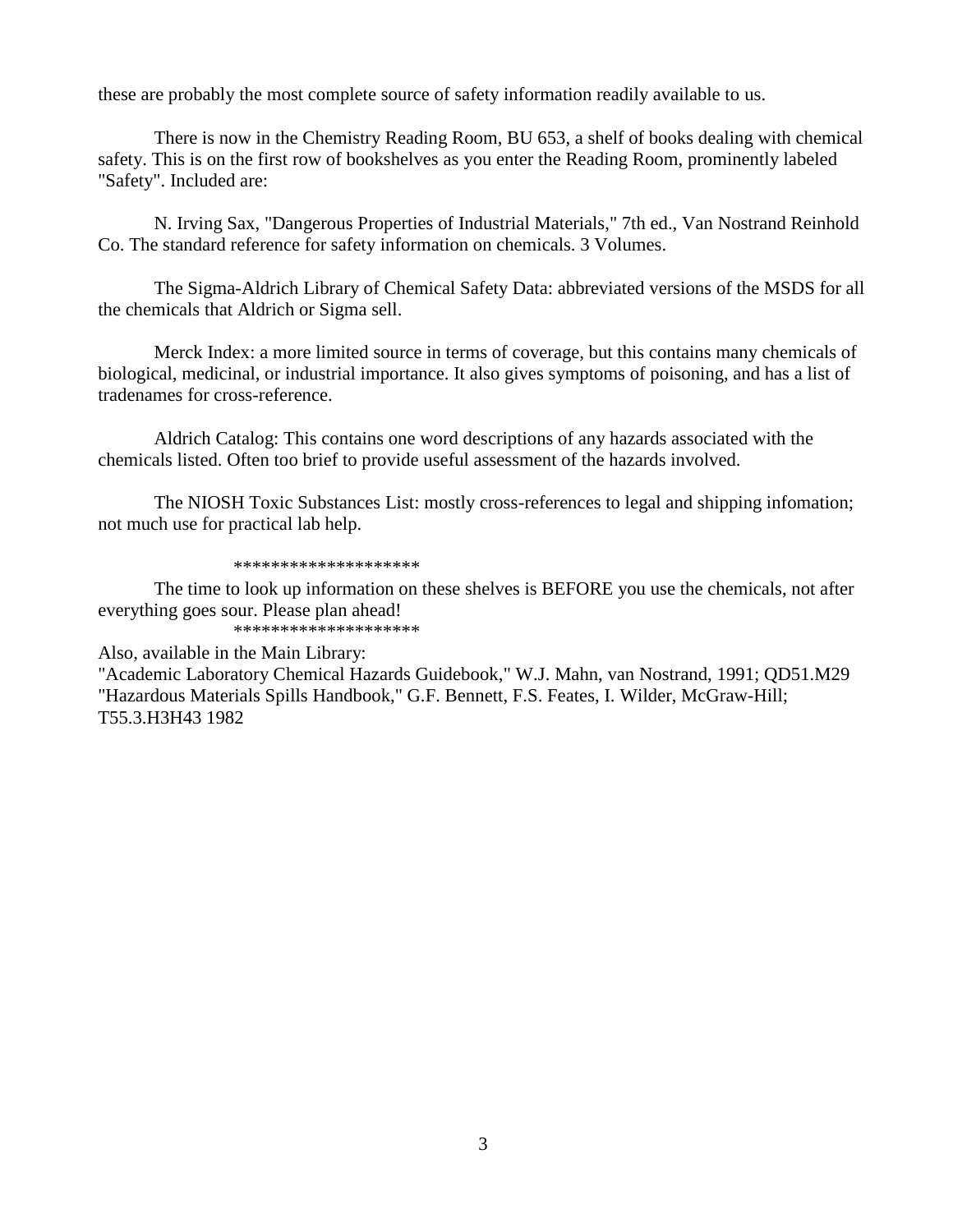(The following is the University's statement covering the legalities for the Right-to-Know Law. It is here because you are required to be officially informed of it.)

# HAZARDOUS COMMUNICATION RIGHT-TO-KNOW UNIVERSITY OF TENNESSEE, KNOXVILLE , TENNESSEE

## PURPOSE

 The intention of the Tennessee Occupational Safety and Health Administration's (TOSHA) Hazard Communication Right-to-Know Law is to provide employees information regarding chemicals used in the work place so as to minimize hazardous exposure to the chemicals and to provide information to emergency personnel to assist in protecting the health, safety and welfare of the citizens of Tennessee.

## EXPLANATION OF THE LAW

 The Tennessee Occupational Safety and Health Administration Hazard Communication Right-to-Know Law requires the employer to perform the following:

1.Post adequate notification informing the employee about their rights under this law:

 2.Develop a chemical listing of each of the hazardous chemicals used or stored in the work place in excess of fifty-five (55) gallons or five hundred (500) pounds, submit this listing to the Tennessee Department of Labor, and maintain the listing for a period of at least thirty (30) years.

 3.Develop a library of the appropriate Material Safety Data Sheets (MSDS) which will always be accessible to the employee;

 4.Develop a written document which addresses the labeling of containers, the training of employees as to the hazards of routine and non-routine tasks, and the maintaining and updating of the program; and

 5.Develop a program of communication with firefighting agencies relative to the hazardous chemicals and provide a description of their location.

## WRITTEN COMMUNICATION PROGRAM

 Adequate notification will be posted in locations where notices are normally posted to inform the employees about their rights under the Tennessee Occupa-tional Safety and Health Administration Hazard Communication Right-to-Know Law.

 Hazardous chemicals in or leaving the work place shall be properly labeled, tagged or marked in a manner which complies with the act and does not conflict with any other regulation pertaining to hazardous chemicals. Labels will identify the hazardous chemical, provide the appropriate hazard warning and give the name, address and telephone number of the chemical manufacturer or responsible party. Existing labels on containers of hazardous chemicals will not be removed or defaced. Any employee will not be required to work with a hazardous chemical from an unlabeled container except when that employee places the chemical in the portable container and he/she immediately (the same day) uses the substance. In order to enhance compliance with the law, employees affix contents identification labels to all portable containers.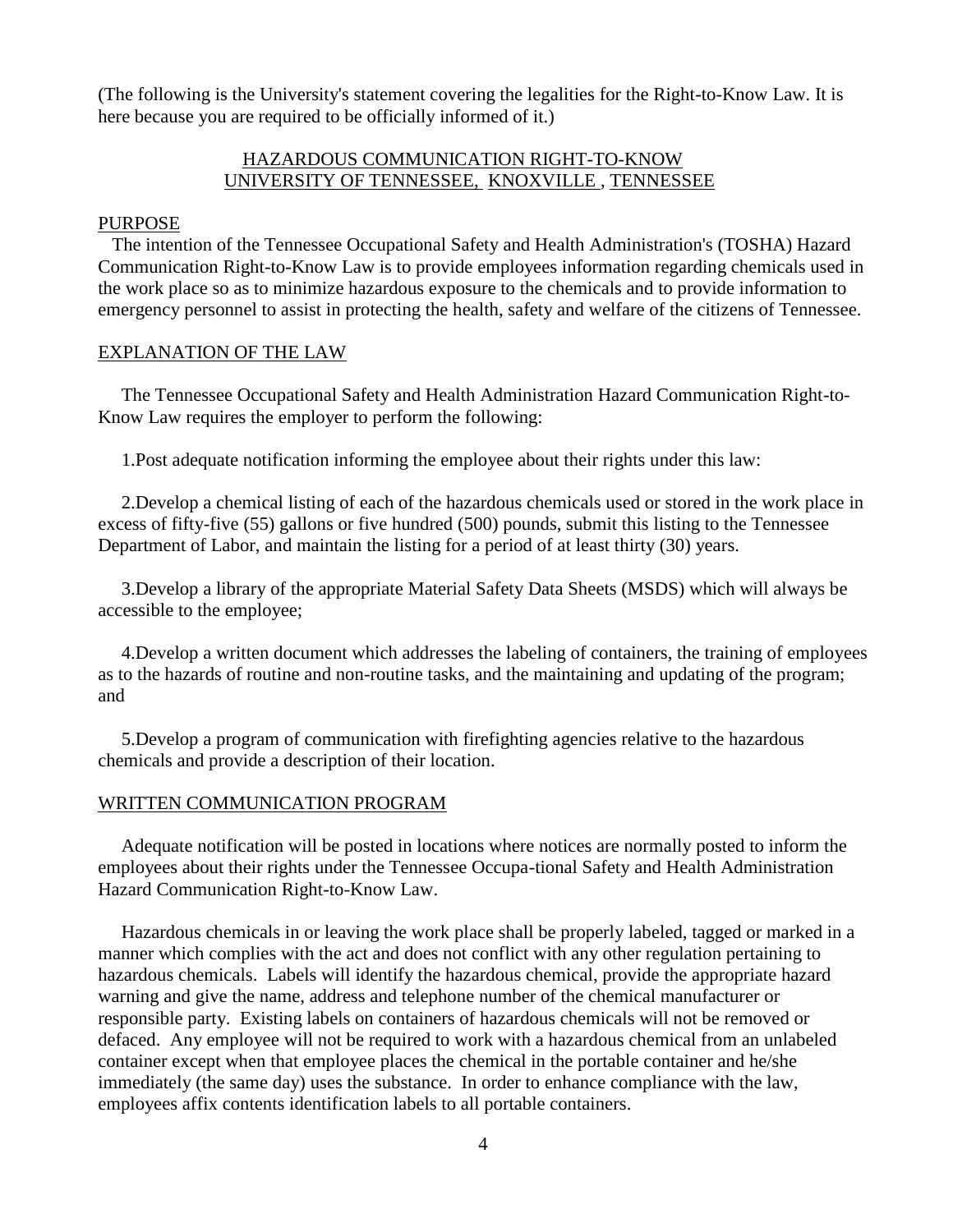A chemical listing of each hazardous chemical normally used or stored in the work place or laboratory will be compiled and maintained. This listing shall include the chemical name, the chemical abstract service (CAS) number, where applicable, and the work place where the chemical is normally used or stored. The work place chemical list will be maintained for no less than thirty (30) years. The listing will be updated annually. The list will be made available for inspection by the public during regular working hours.

 A library of Material Safety Data Sheets (MSDS) will be maintained and made available to the employee on request. If the MSDS are not provided by the chemical manufacturer or distributor upon delivery of the chemical, the unit head will request a MSDS in writing from the manufacturer or distributor within five (5) business days. If the MSDS are not made available, the employee may refuse to work with the hazardous chemical without penalty. Each department will maintain a file of the MSDS of the chemicals or products used by employees of that respective department. This file will assure that the employee will have access to the MSDS as required. A back-up library of MSDS will be maintained at the Department of Environmental Health and Safety.

 The employee must be informed of any known exposure to hazardous chemicals and be provided access to the work place chemical list and material safety data sheets upon request. No employee may be retaliated against for exercising his or her rights under this law. The employee may not waive any right under the law as a condition of employment.

 Any student, contractor, sub-contractor, vendor, salesperson, or visitor shall be informed of any hazardous chemicals used in the areas being visited or areas where a person will be working. Notification of the presence of hazardous chemicals shall be the responsibility of the head of the department that the visitor is visiting or person providing the service. Those persons shall either be provided or required to provide their own safety and protective equipment. Any contractor, subcontractor, vendor or salesperson, or visitor shall be required to inform the department head of the hazards of chemicals which they may be delivering or using while on campus. This request shall be made part of the bidding process for those providing services or performing construction for the University. Trade secrets will be protected but the appropriate health hazard and fire protection information must be provided by the chemical manufacturer.

 The fire chief having jurisdiction will be provided a copy of the work place chemical list and the names and telephone numbers of representatives who can be contacted for information during an emergency situation. The fire chief shall be permitted to inspect the work place where hazardous chemicals are used and the MSDA file will be made available to him upon request. Approved signs will be placed on the outside of any building which contains Class A and B explosives, poison gases, water-reactive flammable solids, radioactive materials or any other hazardous chemicals in excess of fifty-five (55) gallons or five hundred (500) pounds.

 The provision of the law does not apply to pesticides as defined in the Federal Insecticide, Fungicide and Rodenticide Act, although the Department of Environmental Health and Safety will be provided with an annual inventory listing of the Pesticides, Insecticides, Fungicides and Rodenticides used on campus.

## LABORATORIES AND HAZARDOUS CHEMICALS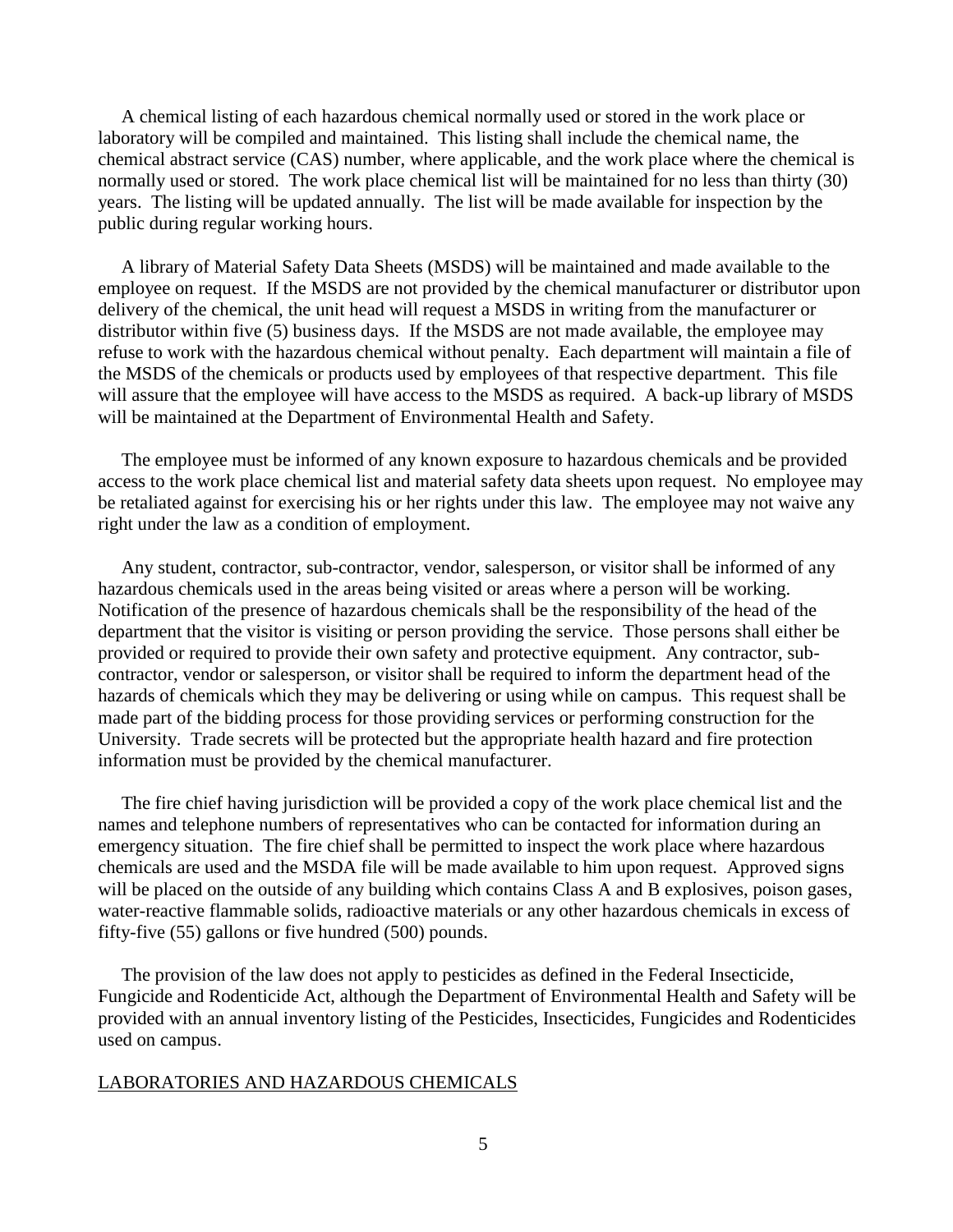The teaching, research and other laboratory facilities are considered as the work place for many University employees and students. Therefore, such facilities are not exempt from the rules and regulations of this law. Employees working in laboratories will be provided appropriate training and will have access to the chemical inventory listing, Material Safety Data Sheets and the written program document. Students in laboratory classes of the University shall have as part of their curriculum instruction orientation to laboratory safety, including notification of the requirements of the Hazardous Communication Right-to-Know Act.

#### RESPONSIBLE AUTHORITY

 The responsibility for assessing the hazards of working with chemicals and implementation of the appropriate protection principles rest with the department head of the respective department. Any concerns of an employee which is not satisfied after discussion with the unit head may be addressed by contacting the University, Department of Environmental Health and Safety.

 The responsible authority to coordinate, audit and determine compliance of the University's program, either as individual units or campus wide, will be the University, Department of Environmental Health and Safety.

#### HAZARD COMMUNICATION RIGHT-TO-KNOW TRAIN ING PROGRAM

 The Hazard Communication Right-to-Know Law requires the University of Tennessee, Knoxville (UTK) to inform employees about the hazards of chemicals and substances used in the laboratories, classrooms and various work places on campus. This law applies to any chemicals known to be present in the employee's work place which the employee may be exposed to under normal conditions of use or in a foreseeable emergency. Transmittal of information is to be accomplished by means of a comprehensive hazardous chemical communication program, which will include container labeling, inventory of work place chemicals, provision of Material Safety Data Sheets (MSDS) and employee training. Employees working with hazardous chemicals will be provided an educational and training program in the safe use and handling of hazardous chemicals. A new employee assigned to work with hazardous chemicals will be provided training prior to working in the area. The training will be provided either during the employees orientation, on the job by his supervisor or by personnel from the Department of Environmental Health and Safety. The training program will include procedures to be followed in case of emergency. Training will be both general for campus wide and specific for the employee's work place.

 The inventory list of the chemicals used in the work place and the MSDS will be used to provide the specific training to the employees of the various departments.

 After the initial training of employees, an annual refresher training program will be provided. Training records and dates will be kept on each employee receiving the training. A signed statement by the employee that he or she has attended and received the appropriate Hazard Communication Right-To-Know training will be maintained within his or her departmental files and also a copy filed with the Department of Environmental Health and Safety.

 Specific training for non-routine tasks will be dictated by the situation and evaluated thoroughly in accordance with past experience and knowledge of that situation.

[End of University Right-to-Know Statement]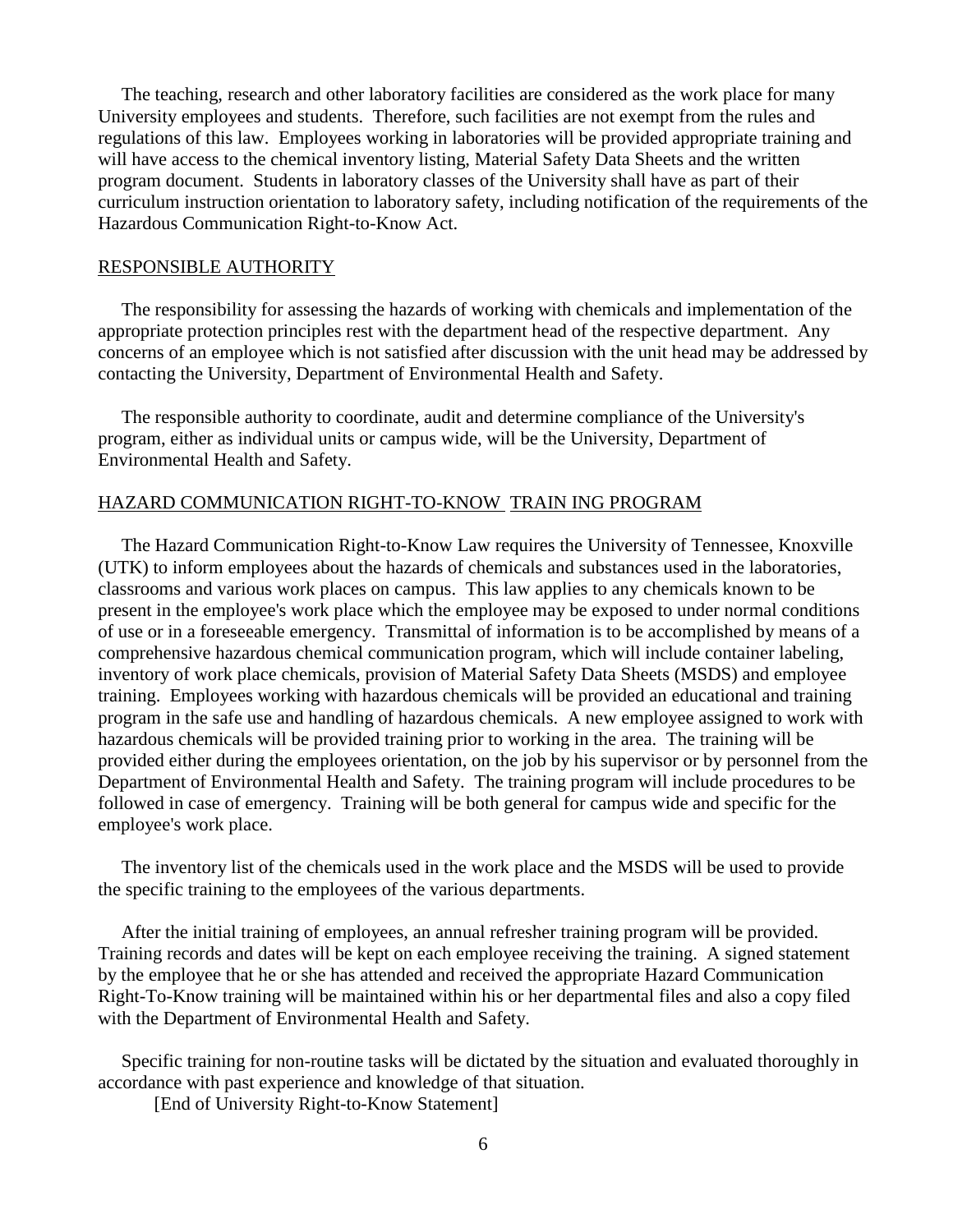# **3. FIRE ALARMS**

The fire alarms are the LOUD horns/bells - they are unmistakable. They are designed to be so loud that you can't remain in the building without aural pain. However, if you hear a repetitive beeping coming only from the control boxes (sites noted below), that is not a fire alarm, just a sensor glitch. For the latter situation, let the Main Office or the Safety Chair know, if it is during working hours.

Recent fire alarms reveal that many of the inhabitants of Dabney/Buehler ignore the alarms unless forced to evacuate. The rules are clear:

If the alarms go off, you must evacuate .

One or two minutes to stabilize or shut down a reaction, that might become a hazard if left untended, is reasonable, but you cannot just ignore the alarm because it is inconvenient. We do not plan any fire drills; if you hear the alarm, either it's real, or the State Fire Marshall is running a fire drill. In the latter case, the University gets fined if he finds people remaining in the building.

In addition, be aware that pulling the fire alarm lever will bring both the Campus Police and the Knoxville Fire Department. The latter costs the University \$\$\$. If you determine, after pulling an alarm, that the situation is not one that requires the Fire Department, immediately call the Campus Police at 4-3114 to let them know.

If it is after hours and you do not have access to a phone, use the "blue phone" outside the 4th/5th floor entrance to Buehler. Even just pushing the button will bring a police car to the site within two minutes, we are told.

If the alarms go off after normal hours and there are no faculty around, don't ignore the situation - investigate! To find out the area where the alarms were set off, check the alarm boxes first: - Buehler – 5th floor near the passenger elevator and main entry ("B" stairwell).

- Dabney Addition - 6th floor near vending machines and the "G" stairwell.

- Old Dabney - 6th floor near BU 674 and the"I" stairwell.

The message on the box's LCD shows what area is responsible for the alarm.

| To notify people, call (1) Campus police, then (2) the sequence in the list below to inform someone, |
|------------------------------------------------------------------------------------------------------|
| until you get hold of someone: Campus Police 4-3111                                                  |
| 4-3141, (C) 865-686-2811, (H) 865-692-8778                                                           |
| 4-3141, (C) 609-213-2192                                                                             |
| $4-8591$ , (C) 626-394-1161                                                                          |
| 4-5664, (C) 512-653-1885                                                                             |
| 4-3145, (C) 423-215-5220, (H) 423-569-8008                                                           |
|                                                                                                      |

In addition, you should know where the nearest pull station is, relative to your research and teaching areas.

## **4. Spill Cleanup**

If you spill more than a few mL of something, you may need special clean-up chemicals. There's vermiculite (flaky packing material) in a bag in BU 219 (the liquid nitrogen room), just outside the door to ChemStores. This absorbs liquids, but then needs to be swept up and bagged. There's also extra bicarb there for acid spills. If you use large quantities of these, let me know so I can get them replaced. For floods, there's a wet-dry vacuum in the same location. When you are done with it, clean it out and return it immediately.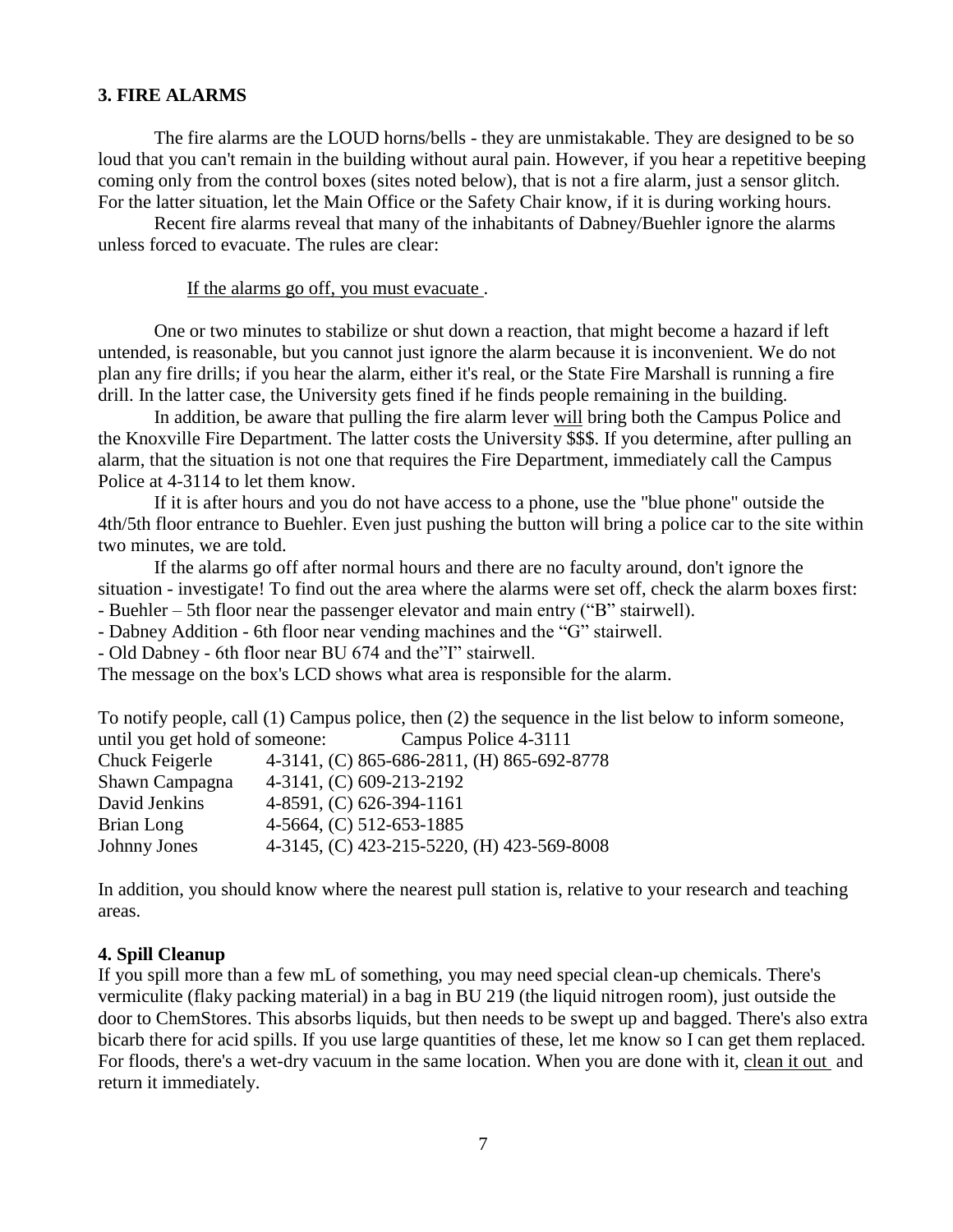5. LABORATORY HAZARD INSPECTION REPORT

 Department of Chemistry Safety Committee Room:\_\_\_\_\_\_\_ Faculty/Staff Supervisor\_\_\_\_\_\_\_\_\_\_\_\_\_\_\_\_\_\_\_\_ Date:\_\_\_\_\_\_\_\_\_\_\_\_ Safety Glasses not being worn Inspectors: \_\_\_\_ Smoking in the Lab \_\_\_\_ No Yellow Safety Notice posted \_\_\_\_ Drinking/Eating in the Lab \_\_\_\_ Yellow Safety Notice outdated \_\_\_\_ Fire Extinguisher: Missing[ ] Unmounted[ ] Blocked[ ] Wrong type[ ] \_\_\_\_ Blockage of Exit/Second exit \_\_\_\_ Eyewash: not operable[ ] none[ ] blocked[ ] \_\_\_\_ Blockage of Shower \_\_\_\_ Unsafe Chemical Storage: Clutter[ ] Proximity (Acids to Bases, Redox)[ ] Height[ ] No big solvent/corrosive bottles over 5 ft. from floor) Floor[] (No glass bottles on floor) \_\_\_\_ Floor used as storage area \_\_\_\_ Cluttered hood/ rear vent blocked \_\_\_\_ Blockage of makeup air vents \_\_\_\_ Unstrapped Gas Cylinders (even if marked empty) \_\_\_\_ Electrical Problems: Overused outlet[ ] Bad wiring[ ] Light out in hood[ ] \_\_\_\_ Machine Guard / Belt Guard missing \_\_\_\_ Vacuum pump not vented to hood or trapped \_\_\_\_ Water hoses not clamped at connections/loose enough to touch hot glass. \_\_\_\_ No catch basin under mercury container **Mercury open to air** \_\_\_\_ Untaped Dewar flask \_\_\_\_ View through door window blocked \_\_\_\_ Unlabeled solvent still \_\_\_\_ Unlabel chemical vials or bottles \_\_\_\_ Flammables/meltables piled on or near oven \_\_\_\_ Undated open ether cans \_\_\_\_ Lack of warning signs for laser

\_\_\_\_ General Clutter

+++++++++++++++++++++++++++++++++++++++++++++++++++++++++++++++++++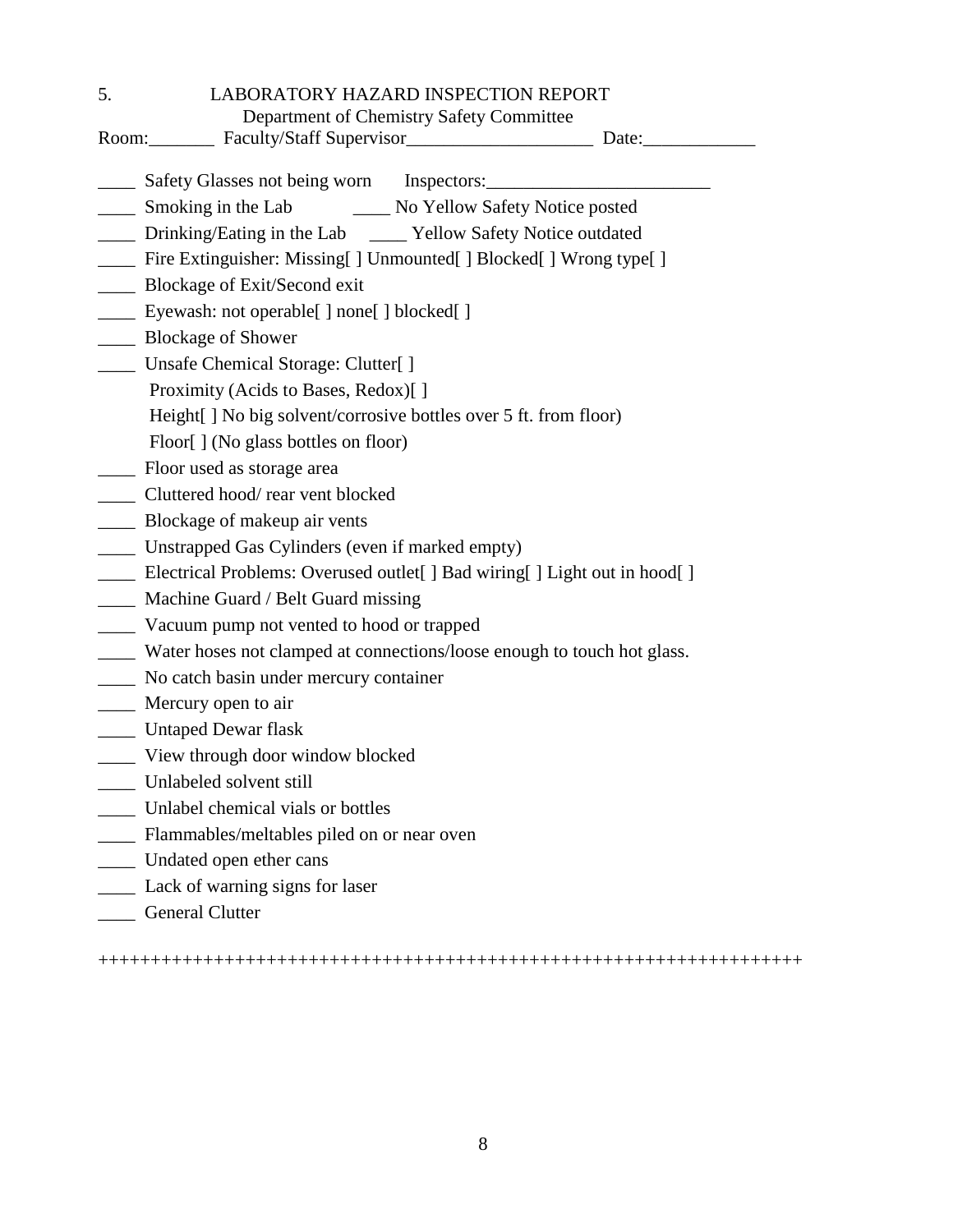## **UT Chemistry Department Safety Inspection Guidelines**

 This handout is intended to elaborate on many of the topics that will be involved in the lab inspection program. It is not an official safety manual; see the "Chemical Hygiene Manual" for chemical safety procedures. Some of these are problems still in search of an ideal answer; we are working on official departmental policy and answers. While you may object to many of the conditions given here, saying "We can't do research if we follow that rule..", I point out (1) if we have a bad accident and get shut down, we assuredly won't be doing research; (2) if you have the intelligence to get a Ph.D. in chemistry, you are smart enough to figure out imaginative ways to comply with the safety rules, both consistent with them in spirit and fact, and still get your research done. You are being trained as a problem solver; practice it!

### *Safety Glasses:*

 In the teaching labs, there is a state OSHA requirement to wear the Type 2 goggles (flexible, complete enclosure), that totally shield the eyes. There is no way around this. Regular eyeglasses, even with the side safety shields, are not acceptable. In the research labs we have more leeway on what is acceptable. When working with glass under vacuum, or potentially explosive or spattering mixtures, it is obviously prudent to use the best eye protection available, as well as safety shields, hood sashes, etc. For routine lab work, where exceptional hazards are not expected, the strict use of the goggles will not be enforced, but:

## !!**YOU MUST WEAR SOME KIND OF EYE PROTECTION AT ALL TIMES IN A RESEARCH LAB.** !!

There are no exceptions to this rule. If you are not as inherently myopic as some of us, who can't find the floor if we take off our glasses, you must wear some type of eye protection. If you find the inexpensive plastic lab glasses uncomfortable, you should get a regular pair of frames fitted with flat lenses. Plastic lenses are okay; the epoxy resin that is used in plastic lenses is impervious to all organic chemicals that we tried, including chromic acid cleaning solution and 50% NaOH. Such glasses are a legitimate business expense and are tax deductible.

Please note that contact lenses can be a problem, in that they can trap organic vapors, especially solvents, and hold them against the eyes. These should be worn in and around chemistry labs only when absolutely necessary. Get a pair of frame glasses and make those your work glasses!

 However, there is an increasing trend to smaller and smaller lenses in glasses, for fashion reasons. These should be avoided. Large lenses that cover as much of the eye as possible are necessary.

#### *No Smoking in the Lab*

 This is an absolute rule. In addition, University policy states that smoking is permitted only in designated , well-ventilated areas. The designated smoking area in Buehler is the stairwell at the north end of the west wing (near the BU 601,501,401,301 offices).

*Eating/Drinking in the Lab*

Again, not allowed: this is an OSHA rule.

*Fire Extinguisher Missing [ ] Unmounted [ ] Blocked [ ] Wrong type [ ]*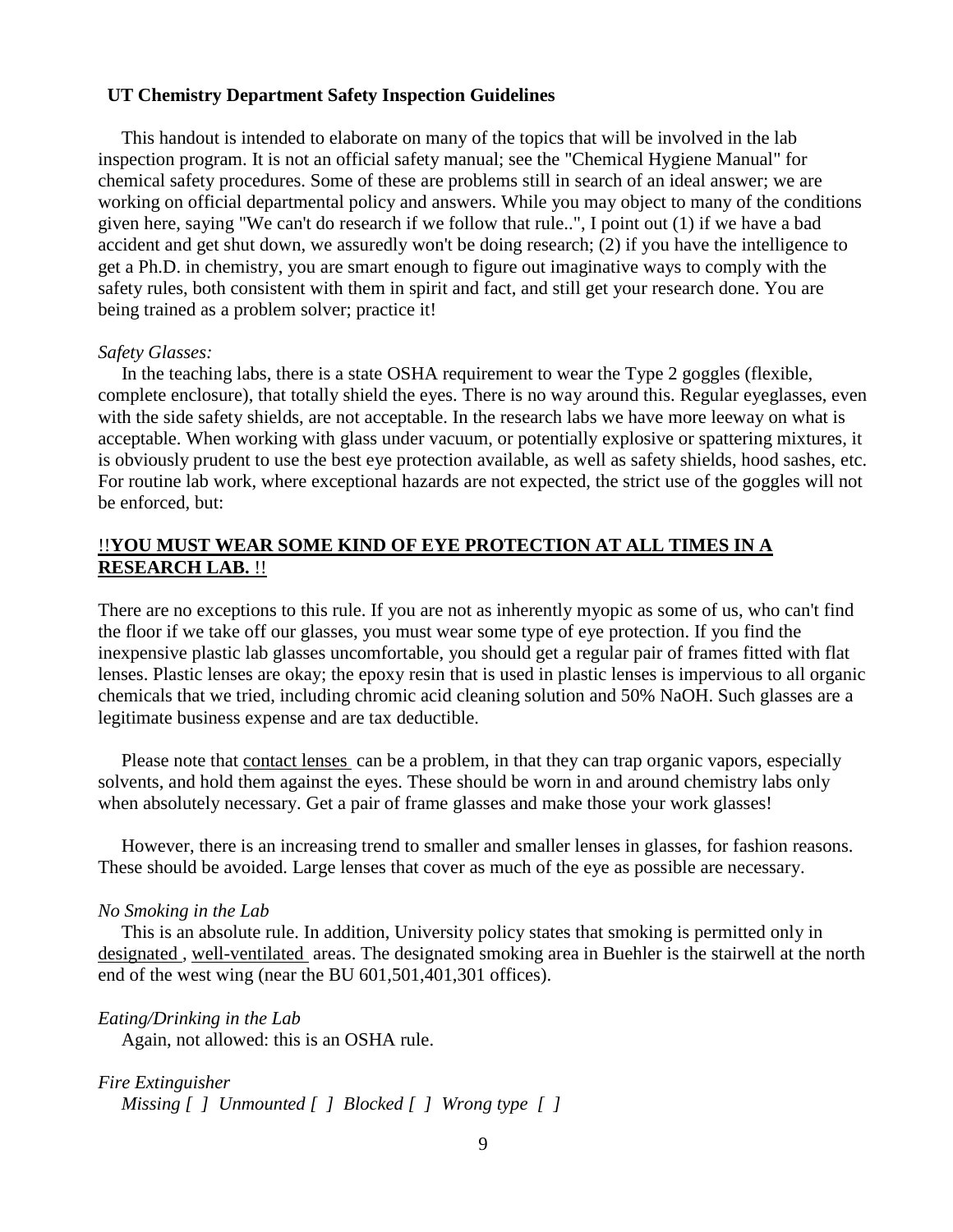You should have memorized the location of the fire extinguishers in the labs where you work, as well as what type they are. In Buehler/Dabney there are three majors types available:

- CO2: Okay for most chemical fires, but not burning metals (Na, K, Mg, etc.). Beware the blast: it can knock over flasks and make things worse.

- powder: like CO<sub>2</sub>, don't use on metal fires, and the blast can be dangerous.

- flammable metal: These smother a burning metal fire. You pour the powder over the fire from a long tube. We are attempting to get these from the University for the appropriate labs. If you use reactive metals in your lab, let us know that you need one.

If you use an extinguisher - even just one shot - do **not** replace it on the hook. Turn it in at the ChemStores window so it gets refilled. They should have a "loaner" there to temporarily put in your lab.

#### *Blockage of Exit*

 Every lab should have a second exit, ideally across the lab from the main one, for emergency exit. These should have completely clear access available. No equipment that hinders the opening of the door may be stored near these, no matter how short on space you are. This applies to both sides of the door: what the researchers in the lab next to yours do may affect your safety in an emergency. Watch out for your neighbors blocking your emergency exit.

## *Blockage of Shower*

 Yes, I know there's no drain in most labs, but if you need the shower, cleaning up afterwards is the least of your worries. Don't store stuff underneath the shower, and keep electrical cords off the floor.

#### *Unsafe Chemical Storage*

#### *Clutter; Height; Proximity*

 There is a strong tendency to be a "packrat" with old chemicals, for justifiable reasons: these are money in the bank against times of low funding. However, this is also the area where we are probably the most in violation of OSHA rules, since there are strict limits on the quantities that can be legally stored in a lab. We need to differentiate between class IA chemicals (flash points below -30°C) such as ethyl ether, pentane, acetaldehyde, methyl formate, pet ether, and carbon disulfide, and the general run of flammable chemicals. For the former, technically you can have no more than one (1) gallon in a lab, and that must be in a metal can in a metal solvent cabinet. Total for all flammable chemicals of any type in one lab is legally 12 gallons. For tech grade acetone, no more than one gallon or a 1/2 day supply can be kept in a lab. These are obviously severe restrictions on research, and the inspection crew is not going to come down on you about having several cans of ether. However, the solvent safety cabinet (these are the heavy yellow metal ones with bifold doors) are a good idea for storing all your solvents. Work on your research directors to get these for you (\$\$\$). I note that a standard size fire extinguisher in trained hands is capable of putting out a fire from one liter of spilled solvent. How much do you have stored in the lab?

 A second safety point is general clutter. This is not only bad PR when guests are in the lab, but leads to accidents, due to crowding from a lack of working bench space, and increases research costs, due to re-purchasing of chemicals that you have but can't find. It is well worth a research group's time and funding to have chemicals sorted on the shelves and cataloged in a card file as to location. A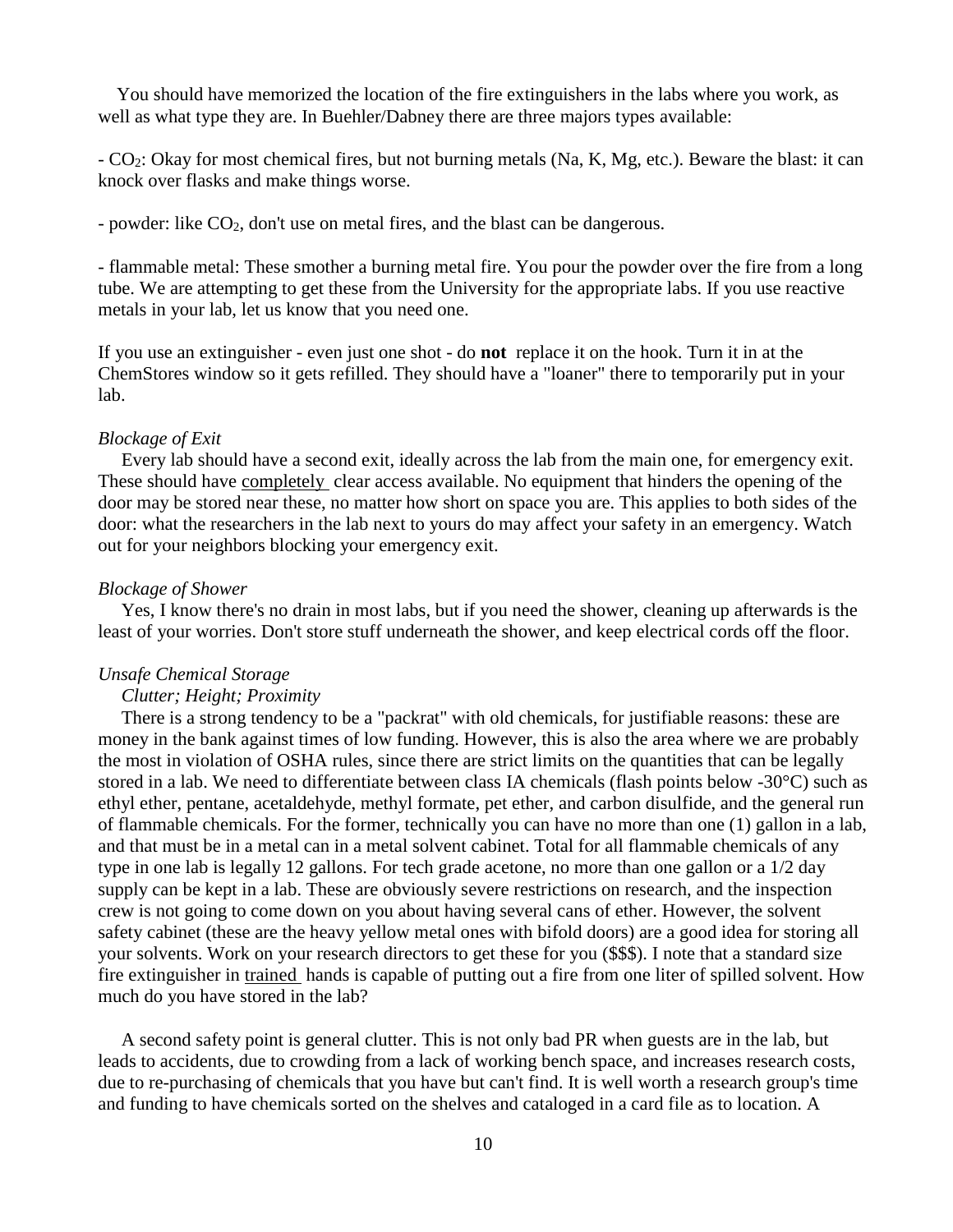general inventory should be done yearly, both to keep the file up to date, and to check everything for leaking, corroded, or broken caps, or decomposed chemicals. Look at the contents, not just the label! Is your sodium can dry? How old is that nearly empty can of ether? This cataloging is often done alphabetically, but there is a drawback to that in terms of the proximity of incompatible chemicals: one shouldn't store oxidants on a shelf just above reducing reagents, strong acids next to strong bases, etc. Yes, they are in good bottles now, but the whole point of safety is that accidents do happen, and you must plan for them, not cross your fingers. Storing chemicals by functional groups is usually safer.

 You must date all ether cans with the opening date, and be very wary of anything over three months old. These can accumulate explosive peroxides that detonate when dry. A test for peroxides (from Chemist's Companion ):

 Add 3 ml of the ether to 1 ml of water containing 1 mg Na2Cr2O7 and 1 drop dilute H2SO4. Shake. A blue color in the organic layer (perchromate ion) indicates the presence of peroxides.

## There are more sensitive tests, and methods for removing the peroxides, given in Chemist's Companion .

 There is an OSHA rule that corrosives (concentrated acids and bases) cannot be stored in glass bottles more than five feet off the floor. The new plastic coated acid bottles may make this a moot point, since everyone that I've talked to says that they've never seen one of these leak when shattered, but do you want to be the first case?

 We will cite labs for overcrowded shelves of chemicals: no part of the bottle can extend beyond the front of the shelf. East Tennessee has earthquakes! [Richter 3.9 in middle TN/N. AL 1988) A little more shaking, and the cleanup would be appreciable. We will also cite labs for storing chemicals in glass bottles on the floor.

# *Floor used as storage area*

Don't. Keep the aisles clear.

## *Cluttered hood*

 Hoods are not just boxes with big fans attached, that mysteriously make all your problems disappear. Instead, they are carefully engineered devices, whose proper operation is rather easy to defeat if you don't know what you're doing, or are deliberately ignoring the rules.

 Hoods exhaust the air in two places: benchtop level for heavier-than-air vapors, and at the top for lighter-than-air fumes. The back wall (on modern ones, at least) is not solid, but a baffle with an air channel behind it, that takes the heavy gases up to the top and out. The knobs that are often present on the back panel are designed to adjust the mixture of heavy and light exhaust that occurs, by varying the size of the air passage behind the back baffle.

 Thus, anything that blocks airflow at the bottom of the back of the hood impedes its effectiveness. The urge to push all the bottle, beakers, etc. to the back of the hood bench, in order to have more space to work, is counterproductive. Items should be moved to the sides of the hood where there is no airflow. The back edge of the benchtop should remain clear. If you must store bottles of chemicals in the hood due to stench reasons, get shelves made for the sides of the hood. Also, one should yearly clean any dust and lint from behind the baffle, to improve airflow. This is most easily done with a bent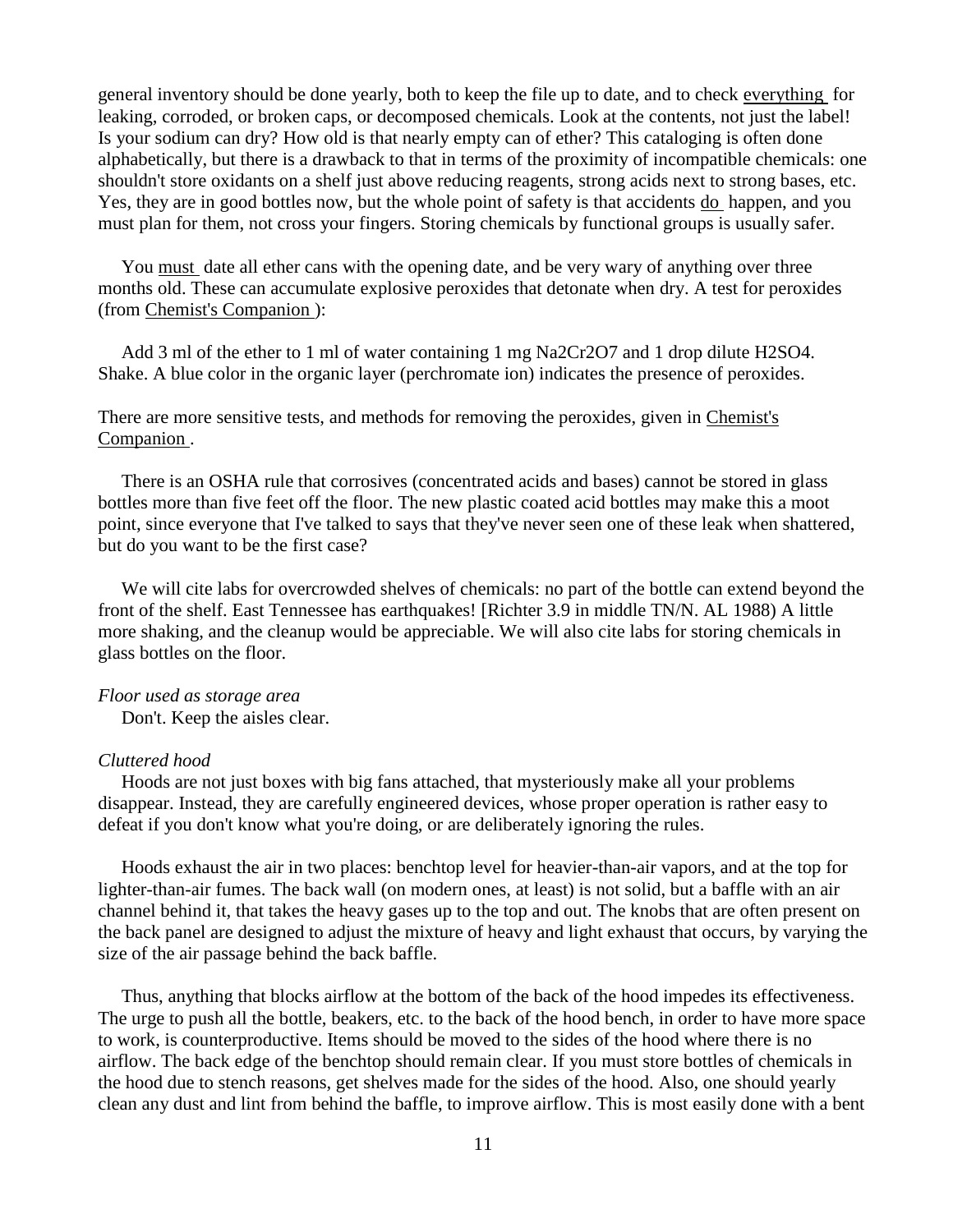coathanger wiggled behind it from below.

 A hood should pull between 60 and 120 cu. ft./min. of air (ca. 1-3 linear ft/sec) when the sash is down to about a foot above bench level. It is possible for a hood to pull too fast, which causes vortexing of the air inside, reducing flow up the exhaust. Also, as one walks past a hood, the draft from your passage (2 mile/hr = 3 ft/sec) can reverse the airflow from a hood that is on the slow end of the above range, pulling air back into the lab. One should move slowly around a hood! Measuring the airflow quantitatively takes elaborate equipment, but a quick qualitative device is free: tape a 1" wide by 5" long strip of Kim-wipe or Kleenex to the bottom center of the sash . If it doesn't swing in by 30 to 45 degrees with the sash at one foot high, your airflow is too low. This also provides a useful means of determining whether a hood is working from across the lab, upon first entering, since it is so easy to see. YOU are responsible for verifying that a hood is working, before you carry out any procedure in it.

## *Blockage of makeup air vents*

 Hoods only work if there is air available to them. This is called "make-up" air, and must be provided to the lab through vents of some kind. The best modern hoods (none in Buehler/Dabney) provide this partially as unheated outside air, entering the hood at benchtop level, so that only ca. 30- 40% of the air going up the hood comes form the heated (expensive) lab air. Most labs (new Buehler) have a vent in the wall or ceiling to provide the fresh air into the lab. These must not be blocked! Lab design is such that this should be carefully balanced for hood exhaust by having the doors to the hall closed as well, so that all the make-up air comes from the vent, to sweep out the lab. This also keeps the lab at a negative pressure with respect to the halls, so that stenches go up the hood, not spread throughout the building. If you do have an odoriferous spill in your lab, don't open the hall doors to get rid of it; that just makes it someone else's problem. Let the lab air system handle it as it was designed to do, even if this means your clearing out of the lab for a while. The safety inspection team can't check all these items concerning airflow, other than verifying that make-up air sources are not blocked. It is to the advantage of anyone (and everyone) working in a lab, to periodically check the airflow from the make-up air vent (doors closed, a strip of Kleenex held up to the vent) to be sure that things are working properly. Just because the mechanical equipment is there doesn't mean that Physical Plant or accidents haven't fouled things up.

 In old Buehler/Dabney, these is no makeup air, so that either a door or a window to the lab must remain open for the hoods to operate properly. In such a case, if there is a choice, the door or window farthest from the hoods in use should be the source of the make-up air, so that it sweeps out the lab air before it goes up the hood.

## *Unstrapped Gas Cylinders*

 All gas cylinders larger than a lecture bottle should be secured at all times with a standard strap assembly clamped to a solid benchtop, or by a similar chain assembly screwed to the bench (the Chemistry Wood Shop can provide the latter very inexpensively). "It's empty" is NOT an acceptable excuse for an unstrapped cylinder; you don't know that for sure unless there's a hole in the cylinder, so CLAMP IT DOWN! Any cylinder without a regulator attached must have the metal valve cap installed and screwed down.

*Electrical Problems Overused outlet; Bad wiring*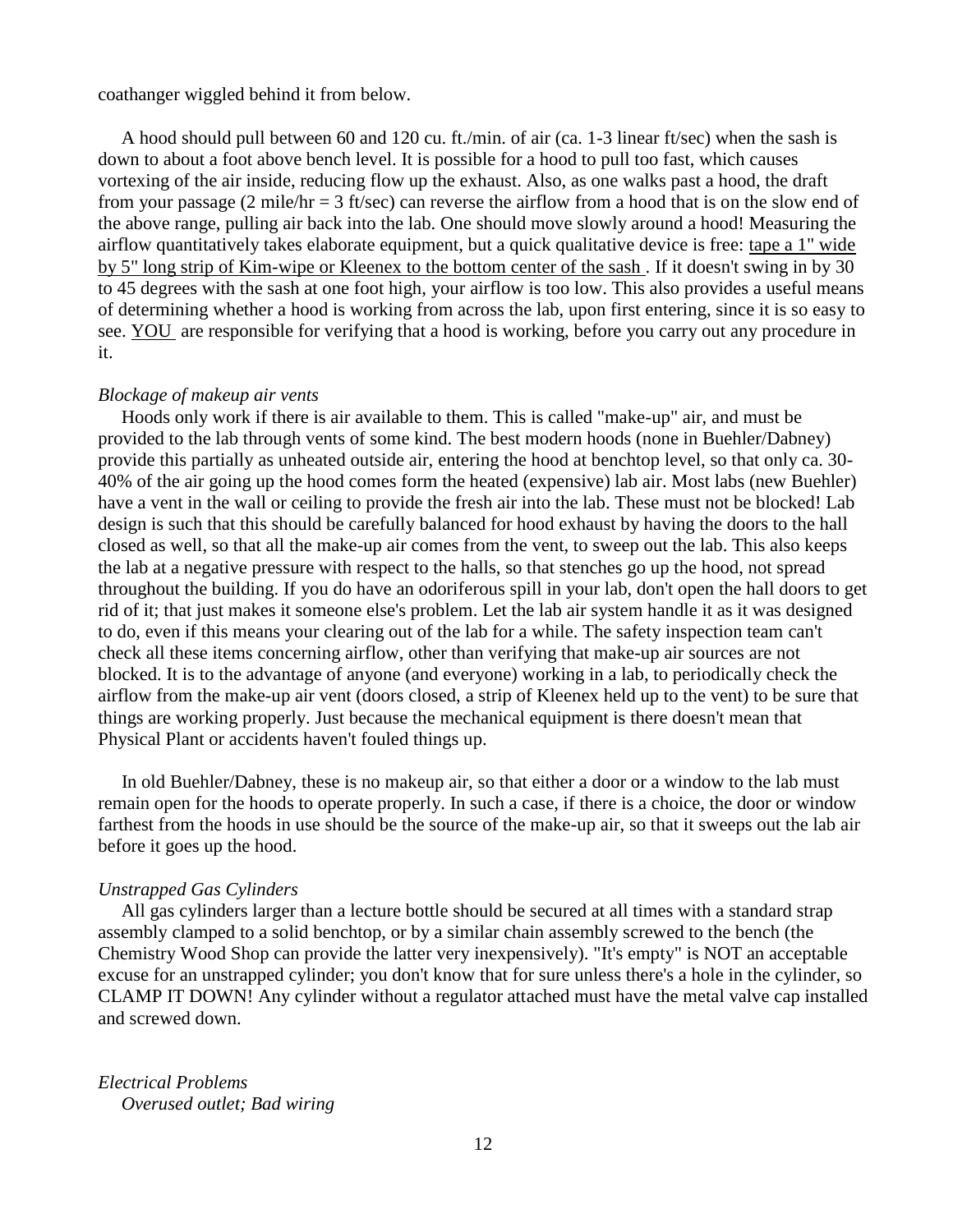An overused outlet is one with more things plugged into it than there are sockets: DON'T USE OCTOPUS PLUGS! There are circuit breakers associated with the outlets in your lab; do you know where they are? Do you know which outlets are on a common circuit, and which on another? Do you know how many amps a heat plate/stirrer/water bath/etc. use? It is your responsibility to be aware of these things, and not to assume that the designers of the laboratory knew in advance how much power your particular research might need, so that the lab was wired with enough capacity.

 You should, at least yearly, inspect the cords and cables of all electrical appliances and equipment in your lab. Do this by (1) unplugging the cord, (2) bending it double over its whole length, and (3) looking for cracks in the insulation. If you see any, it should be replaced. The Electronics shop will do this for you. Electrical tape is **not** allowed as a fix for cords with broken insulation; the cord must be replaced.

 Electrical cords should never be run across the floor, due to the hazards of spills, floods, and resultant shorting. Elevate them off the floor with a ramp of some kind. Secure them, so that people do not trip on them.

#### *Machine Guard missing*

 All moving mechanical devices (with belts on mechanical vacuum pumps the principal offender) should be covered by a guard to prevent snaring of fingers, hair, etc. Again, the Mechanical Shop can install these on older pumps.

## *Vacuum pump not vented to hood*

 Ideally, the vapors that are pumped away by vacuum pumps are captured by Dry Ice/acetone or liquid nitrogen traps. This is primarily to increase the life of the pump and the oil. Nevertheless, it is not an uncommon occurrence for traps to warm up, either by accident or forgetfulness. The vent from a mechanical pump should be exhausted to a hood or similar exhaust, to prevent toxic fumes from getting into the lab air. If you are using a dry ice trap, some ether can get by these even when they are working properly. The Mechanical Shop can make a small adapter, to connect a hose to the exhaust to run to the hood.

#### *Water hoses not clamped*

 Rubber or plastic water hoses should be secured to the glass nipple to which they are attached by twisted wire. They should also be attached to metal frames or stands with tape or twisted wire, if they can come in contact with hot surfaces like hot plates, baths, or heated flasks. This is especially true for things left running overnight. Day or night, hoses should be clamped at the water faucet. If you use the plastic "quick-connect" fittings for hoses, these must also be clamped securely with a joint clamp. A minor leak that is easily caught during the day can be a major disaster if water flows all night into someone else's lab. The outlet of the hose in a sink or trough should be weighted to prevent its flopping out of the basin.

## *No catch basin under mercury container*

 Mercury spills are especially insidious, in that the traditional method of cleaning them up with powdered sulfur is next to useless; the reaction is far too slow at room temperature. There will be a small (aspirator powered) mercury vacuum in the spill kit being set up in the Xerox room, plus chemicals to dust with after the macroscopic bits are cleaned up. The best cure is to have a catch basin under any container of mercury, such as manometers or MacLeod gauges. The ideal basin is the cutoff bottom of a plastic gallon milk bottle (free!).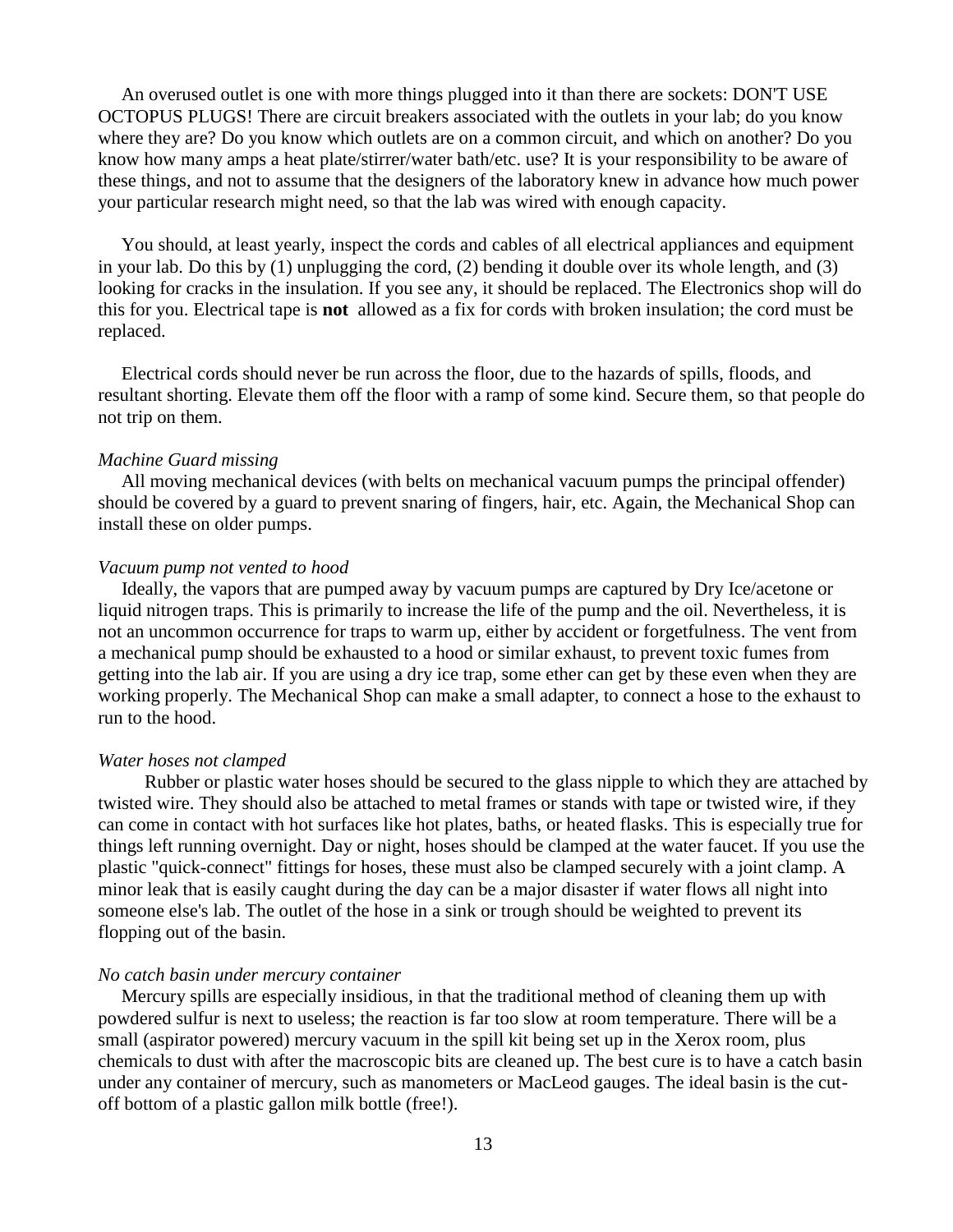#### *Untaped Dewar flask*

 To prevent accidents from glass shards in an implosion, all Dewar flask should either be taped with strong tape like electrical or duct tape, or have the fine plastic mesh around them.

#### *View through window blocked*

 Unless a lab has a specific need for being light-tight, such as a laser lab, at least half the window pane in the door must be clear of cartoons, graffiti, xeroxes, etc. We need to see into a lab in an emergency, before going charging into a situation.

[End of Lab Inspection Information]

#### **6. OTHER GENERAL SAFETY PRACTICES:**

 It is always a good idea to leave a small sign next to (on the hood sash) any reaction left unattended, so in case of a crisis, your labmates can handle runaway reactions or spills. This need only be the reagent/reactants/products -on-an-arrow type description, plus your name. This could save you lost product and time, etc. This is certainly true for any reaction left overnight.

# **7. YELLOW SAFETY NOTICES**

 These **must** be posted outside all lab doors, with the pertinent information filled in. Blank ones are available in BU 601 (Bartmess' office), and at the Chem Stores window. These should be updated each semester. Emergency contact information that is missing or outdated could cost you a year of research (documented cases!).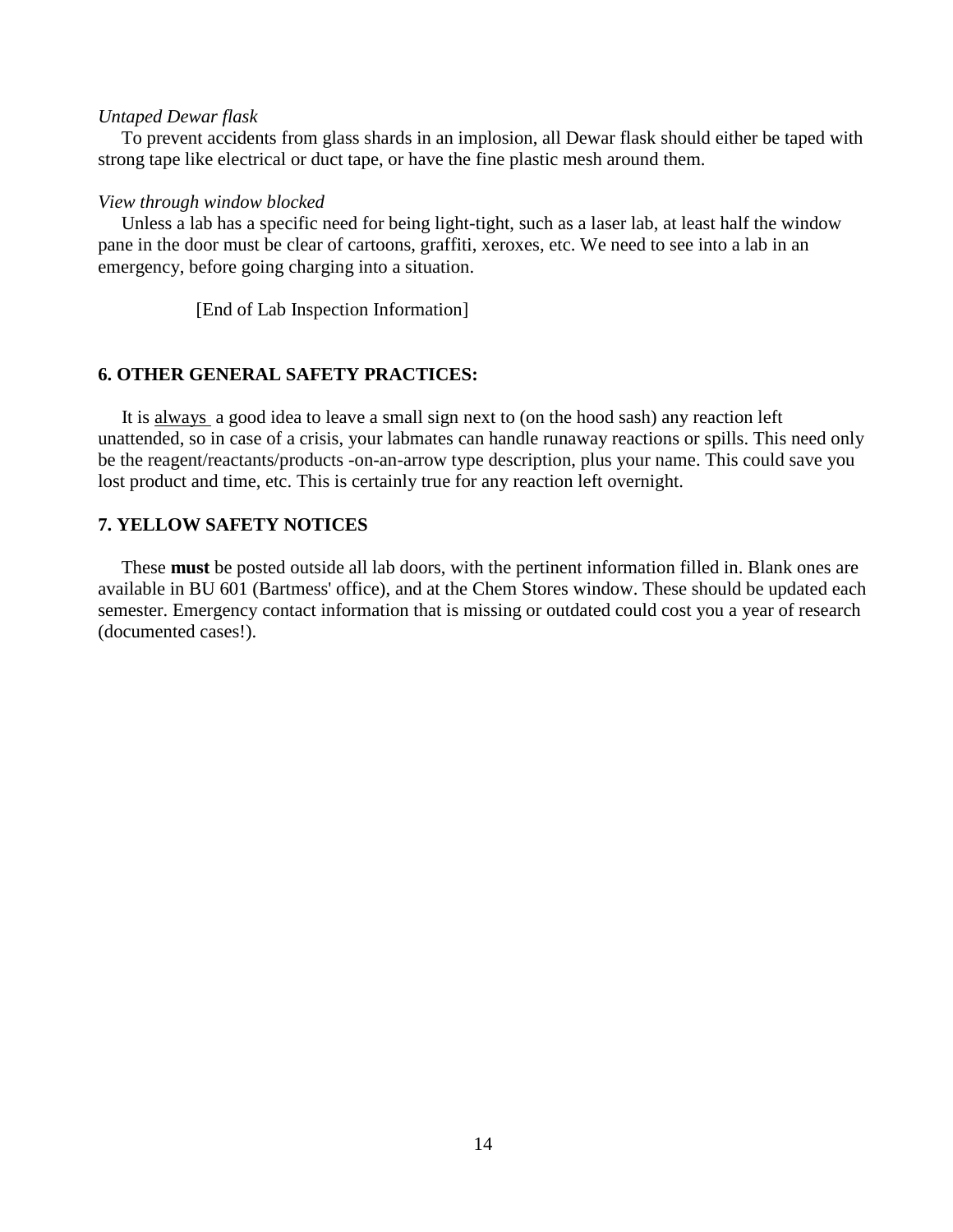# **Appendix 1. The Seven Magic Question That We All Must Know the Answers To.**

(all punctuation and grammar for the questions are from the original) The Legal Types insist that all personnel must be able to answer all these question on random demand. "EMPLOYEE KNOWLEDGE AND IMPLEMENTATION ON CHEMICAL HYGIENE PLANS.

The following questions must be verbally answered in precise and basic language:

1. What is the objective of the occupation exposure to hazardous chemicals in the laboratory standard, 29 CFR 1910.1450?

*To ensure that employees have been provided with the necessary information and training to protect themselves in regard tio hazardous chemicals.* 

2. What hazardous chemicals do you work with and where?

*This obviously varies with the person and time. Assume that anything that comes out of a bottle or can, or that you have made, falls in this class. Chemists: you should know this before you use it. See the CHP for sources of info. Non-Chemists: see your supervisor.* 

3. What long and short term effects can they have on your body?

*Again, chemists should learn from the sources mentioned above, and stay current .* 

4. How can you detect the presence, concentration level, and/or release of the hazardous chemicals that you work with?

*Odor is the most common. Information from the LAN is useful for alerts concerning spills or releases. This is specific to the chemicals used.* 

5. What measures are or can be taken to protect you against overexposure and in the event of any emergency?

*Fume hoods, sealing containers properly for routine use; Clearing the area (LAN, fire alarms) for emergencies. This is specific to the chemicals used.* 

6. What are the medical provisions of this standard?

*The employer must provide appropriate medical screening of the employee upon an identified exposure to a hazardous substance.* 

7. Where is the information, such as the MSDS and the Chemical Hygiene Plan located and have they been explained to you?

*MSDS: file cabinet in the Dry Ice Room. Chem Hygiene Plan: http://web.utk.edu/~bartmess/chemhyg.html hardcopy: Long's' Office, BU 420; Main Office, BU 552; ChemStores, BU 230A.*